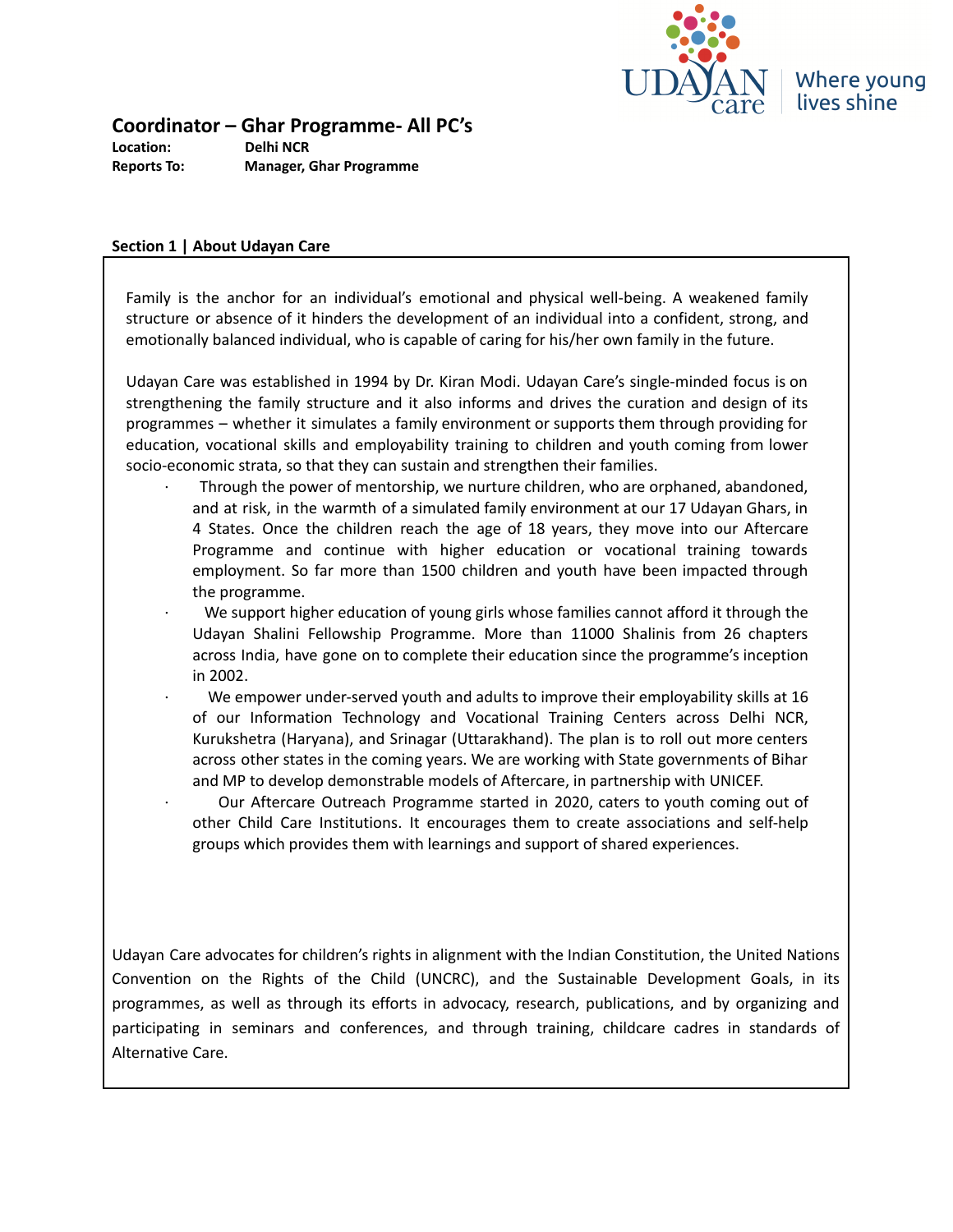

# **Section 2 | Purpose of the Role**

To work as a part of a committed and dedicated care giving team comprising of managers, social workers, care staff, mentor parents and volunteers to achieve the best possible outcomes for children living in ghars – Udayan Care's children's residential care programme for orphaned and abandoned children

# **Section 3 | Key Responsibilities**

#### **Clinical**

- 1. Complete a social history and psychosocial assessment for each resident that identifies social, emotional, and psychological needs.
- 2. Participate in the development of a written, interdisciplinary plan of care for each resident that identifies the psychosocial needs/issues of the resident, the goals to be accomplished for those needs/issues, and the appropriate social worker interventions.
- 3. Ensure or provide therapeutic interventions to assist residents in coping with their transition and adjustment to a long-term care facility, including their social, emotional, and psychological needs.
- 4. Ensure or provide support and education to residents/family members/significant others to assist in their understanding of placement and facility issues in addition to referring them to the appropriate social service agencies when the facility does not provide the needed services.
- 5. Coordinate the resident discharge planning process and make referrals for appropriate home care services prior to the resident's return to the community.
- 6. Provide educational support to the residents and create detailed plans for the same.

#### **Administrative**

- 1. Review the policies and procedures to assure compliance with government regulations.
- 2. Participate in reviewing and setting policies concerning resident care and quality of life.
- 3. Participate in developing social work policies.
- 4. Develop, maintain and utilize a listing of current community resources that are useful to residents and their families/significant others.
- 5. Understand and meet all government requirements for social service documentation.
- 6. Document progress in meeting the psychosocial needs of residents.

#### **Advocacy**

- 1. Work with the interdisciplinary team and administration to promote and protect resident rights and the psychological well being of each resident. Prevent and address resident abuse as mandated by law and professional licensure.
- 2. Identify community changes and opportunities such as legislation, regulations and programs that affect Child Care home residents.
- 3. Work with residents, families, significant others and staff to provide support, information and organization for taking a more proactive role in self advocacy to improve the quality of life/care for individual residents.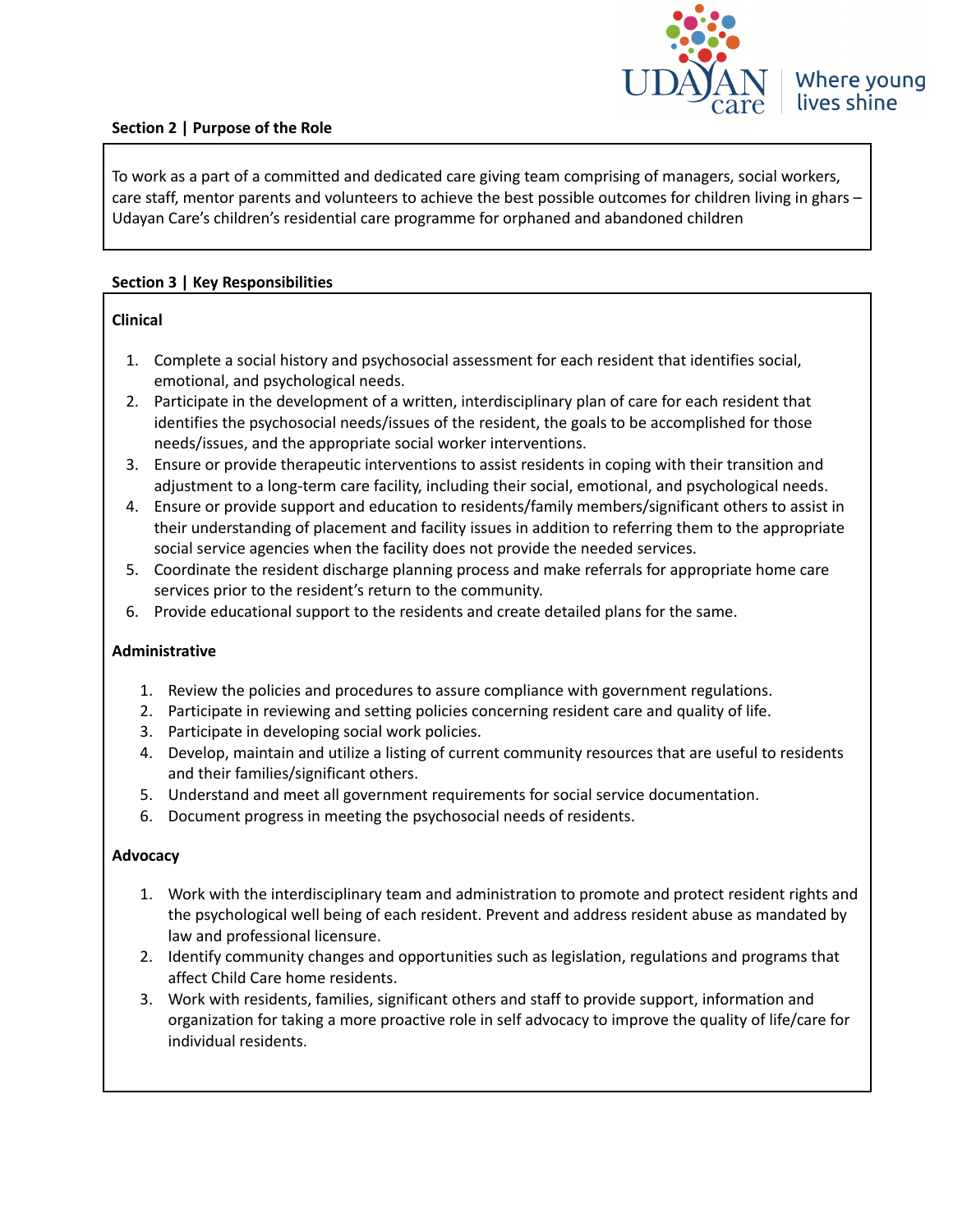

# Where young lives shine

### **Liaising with donors, funders & sponsors**

- Write funding proposals for specific programmes and needs identified for children's development.
- Provide regular reports of the child's progress to donors, sponsors and funders.

#### **Support and capacity building**

- Supervise volunteers on placement and provide regular reports/updates/feedback to the volunteer [coordinator](http://www.devnetjobsindia.org/JobDescription.aspx?Job_Id=69444).
- Develop and run appropriate workshops for caregivers to increase competency in their caregiving role and supervise and support them.

## **Miscellaneous**

•Attend and document team meetings and supervision meetings in the home & HO.

•Network with other [NGOs](http://www.devnetjobsindia.org/JobDescription.aspx?Job_Id=69444) and attend and document training events and workshops.

•Collaborate with inter & intra departmental collaterals; thereby meeting the larger goal of the organization.

• Ensure professional knowledge is continuously updated.

## **Section 4 | Skills & Knowledge**

#### **Skills**

- Strong analytical and problem-solving skills.
- Outstanding networking and relationship building skills.
- Proficient in computer softwares like Excel, office, powerpoint, etc.
- Excellent written and verbal communications skills.
- Strong interpersonal skills and social values.
- Ability to advocate for children.

#### **Knowledge**

- Knowledge of key requirements of JJ Act 2000/ 2015 for the care & protection of children is a must.
- •Awareness of theories of child [development](http://www.devnetjobsindia.org/JobDescription.aspx?Job_Id=69444) & impact of trauma on normal [development.](http://www.devnetjobsindia.org/JobDescription.aspx?Job_Id=69444)
- Understanding of living in group care.

# **Section 5 | Experience and Qualifications**

1 to 3 years of work experience in a relevant field with a social work background.

Masters in Social Work / Sociology / Psychology/ Education. Should have a Police clearance certificate. Should have a Criminal self declaration certificate.